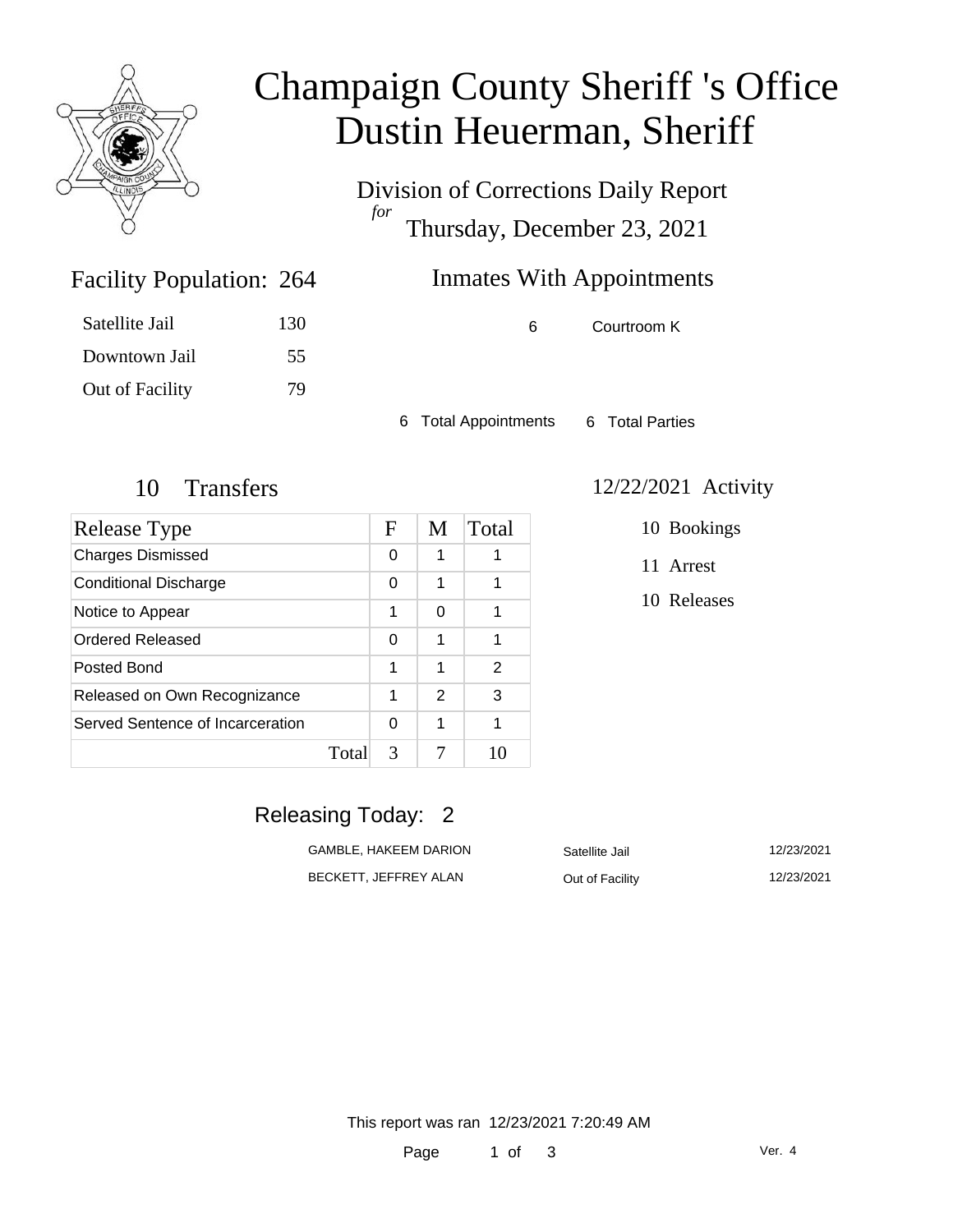

# Champaign County Sheriff 's Office Dustin Heuerman, Sheriff

Division of Corrections Daily Report *for* Thursday, December 23, 2021

#### Custody Status Count

- Electronic Home Dentention 18
	- Felony Arraignment 6
	- Felony Pre-Sentence 7
		- Felony Pre-Trial 206
	- Felony Pre-Trial DUI 3
	- Felony Sentenced CCSO 4
	- Felony Sentenced IDOC 10
		- Hold Other 2
		- Misdemeanor Other 1
		- Misdemeanor Pre-Trial 1
- Misdemeanor Sentenced CCSO 2
	- Petition to Revoke 1
	- Remanded to DHS 2
	- Traffic Sentenced CCSO 1
		- Total 264

This report was ran 12/23/2021 7:20:49 AM